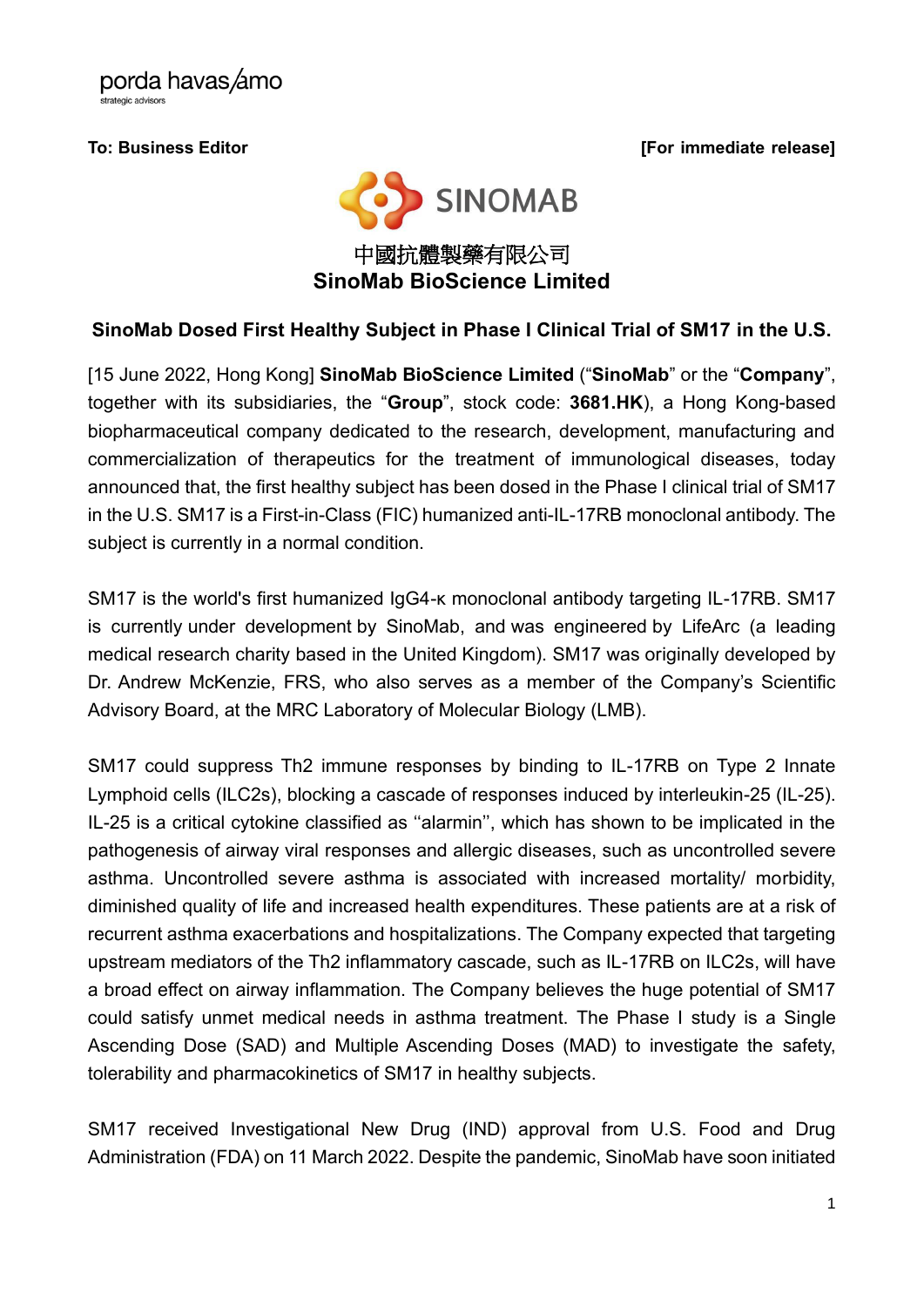# porda havas amo

.<br>strategic advisors

the first-in-human dose in the Phase I clinical trial. This marks a significant milestone on the collaboration between SinoMab and LifeArc, and demonstrates the efficient implementation of SinoMab's new drug R&D programs.

**Melanie Lee, Chief Executive Officer of LifeArc**, said: "We applied our antibody capabilities when working with Dr. Andrew McKenzie at the LMB, to firstly generate and select a clinical candidate antibody targeting IL-17RB, and then humanise it. After evaluating and choosing the lead candidate, it was licensed to SinoMab to take forward into clinical development and towards patients. It's so rewarding to know that this antibody is going into trials and could eventually make a difference to people with severe asthma."

**Dr. Shui On LEUNG, Chairman, Executive Director and Chief Executive Officer of SinoMab** said that: "SM17's successful first-in-human dosing in Phase I clinical trial marked another milestone in our pipeline development. Following our flagship product, SM03 and key product, SN1011, we now have another key asset entering the clinical trial stage. This further assures our potential commercialization prospects and proves our capability for progressing multiple assets of R&D concurrently. We are confident of the enormous prospects for SM17's clinical development as well as our commercialization opportunities in general. Moving forward, we will accelerate implementation of our projects, adhere to our vision of independent innovation to bring benefits to patients and create value for shareholders."

#### **About LifeArc**

LifeArc is a self-financing and leading UK medical research charity. It partners and works with academics, industry, charities and patient groups to unlock the potential of early stage science. It has an office in London and scientific research facilities in Stevenage and Edinburgh. It also has a specialist science team working at the Francis Crick Institute in London.

#### **About SinoMab BioScience Limited**

SinoMab BioScience Limited (stock code: 3681.HK) is dedicated to the research, development, manufacturing and commercialization of therapeutics for the treatment of immunological diseases. The Company's flagship product SM03 is a potential global firstin-target mAb against CD22 for the treatment of rheumatoid arthritis (RA) and is currently in Phase III clinical trial for rheumatoid arthritis in China, which has been recognized as one of the significant special projects of Significant New Drugs Development of the Twelfth Five-Year Plan Period and the Thirteenth Five-Year Plan Period. In addition, the Company possesses other potential first-in-target and first-in-class drug candidates, some of which are already in clinical stage, with their indications covering rheumatoid arthritis (RA),